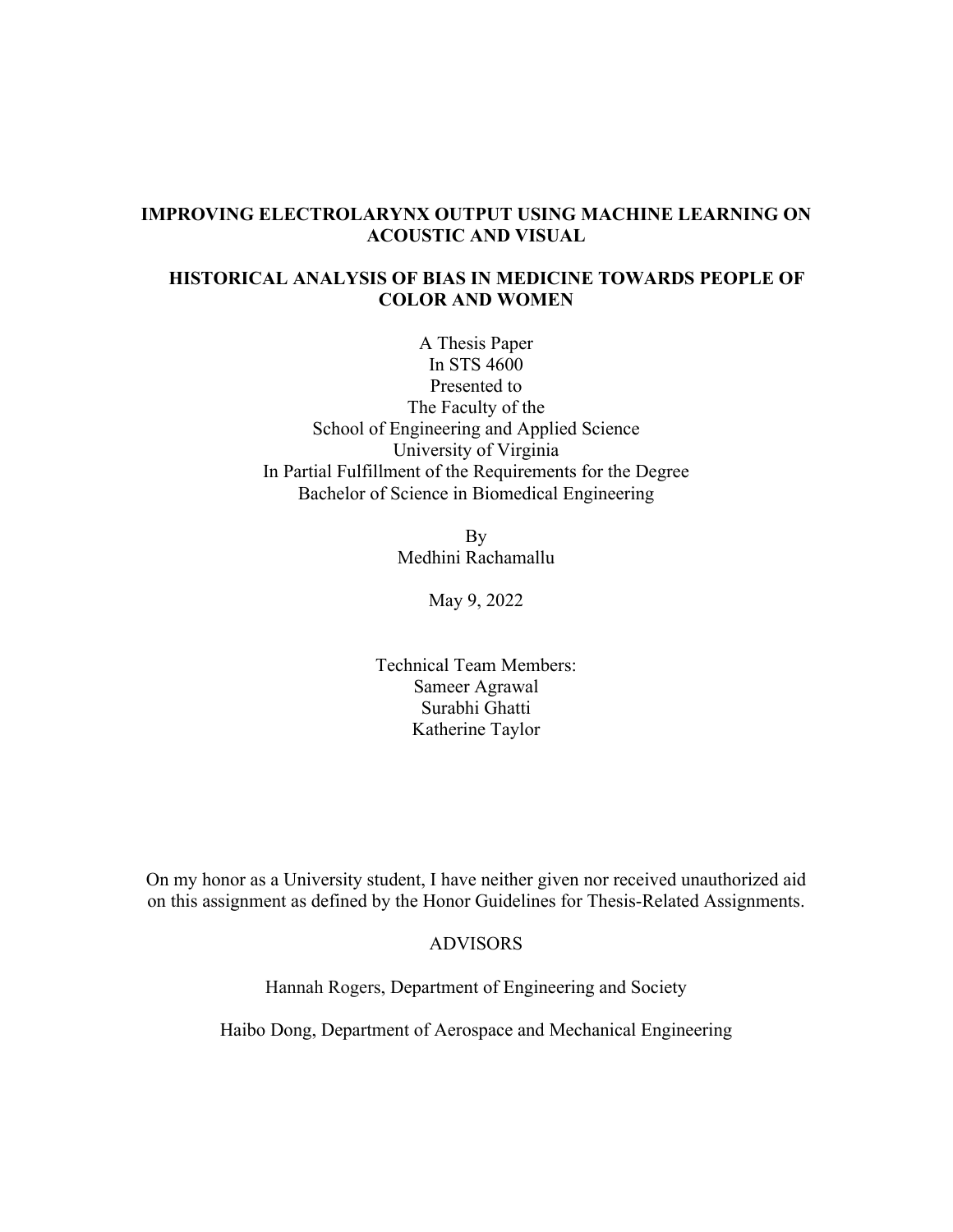#### **Sociotechnical Synthesis**

A common treatment for throat cancer is a laryngectomy, which is includes the removal of the voice box. The consequences of this surgery include the inability to produce vocal speech resulting in detriments to quality of life and patient-doctor relationships. To increase a patient's ability to communicate with their loved ones, my technical project focuses on using machine learning algorithms to improve the clarity of the electrolarynx, which is a device used by these patients to produce mechanical speech. Our project has analyzed audio and visual data from recordings of electrolarynx and non-electrolarynx patients reading *The Rainbow Passage*. Although our project was largely unsuccessful from the audio standpoint, we have created a neural network to analyze the visual data to accurately track four spots on the subject's lips within five pixels to recognize different lip movements. Using the failures from our audio data, we have also outlined how our advisors can recollect data to create a better model.

My STS thesis, on the other hand, focuses on the bias in healthcare. In my paper, I have reviewed how the lack of data from minority populations, specifically people of color and women, due to a history of malpractice, fear, and distrust results in worse diagnosis and prognosis of patients. Marion Sims' experimentation on black women, the Tuskegee Syphilis study, and events about pain in women are outlined in this section, and some new methods that have been implemented to combat the resulting issues are analyzed. Using unintended consequences, this paper explains the drawbacks of newly implemented methods because of the underlying fear and distrust.

The lack of data from my technical project has highlighted some of the concerns for why there is a lack of data around minority populations as I researched for my STS thesis. It is hard to find people with diverse backgrounds, but it is vital for having results that represent the whole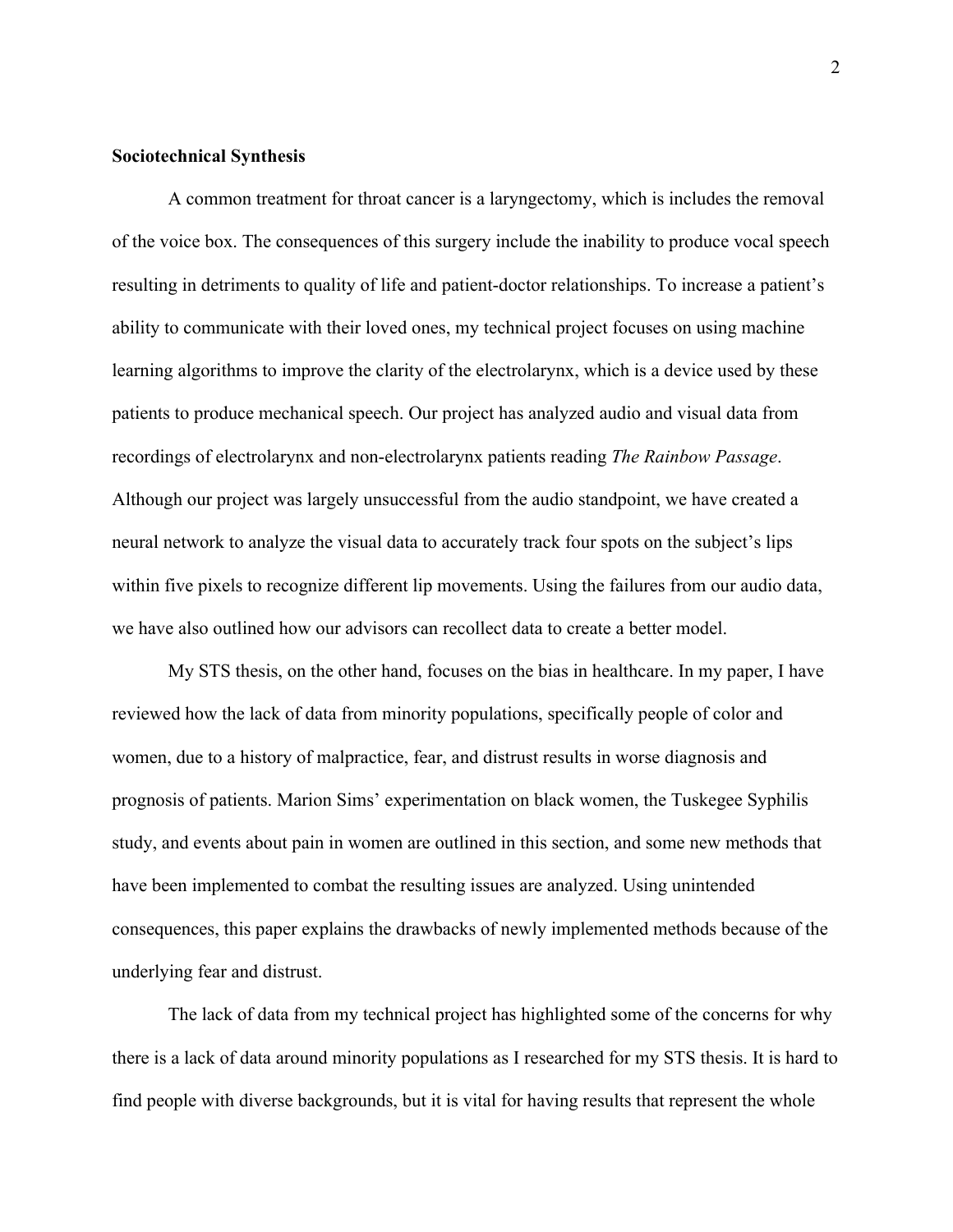population rather than a subset. Additionally, the research for my STS thesis taught me more about the invisible barricades in healthcare that limit access and quality. Social constructs such as insurance, which was created to help patients pay for their medical expenses, has forced some from being able to afford essential treatments and medicines. These restrictions are important to consider when projects like my technical project are ready for consumer use.